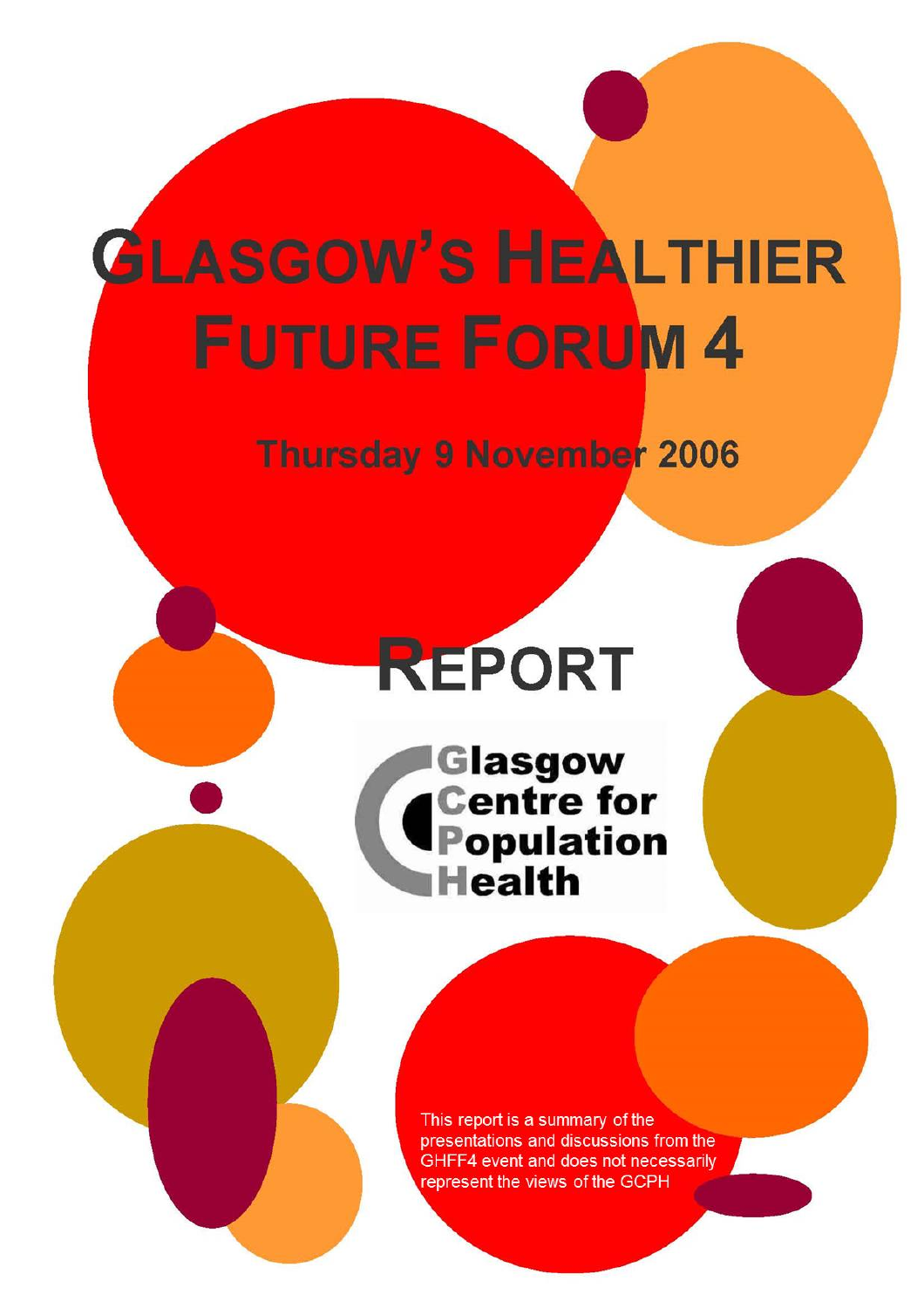**OVERVIEW** 

The purpose of the fourth meeting of Glasgow's Healthier Future Forum was to explore and



learn about the concept and application of 'Positive Deviance'. A total of 45 participants attended the event, coming from a range of backgrounds including health, enterprise, local authority, education, and media organisations. Following a welcome by Dr Carol Tannahill,

Director of the Glasgow Centre for Population Health, the day was facilitated by Jerry and Monique Sternin of the Positive Deviance Initiative based at Tufts University, Boston. The concept of Positive Deviance (PD) was also the focus of a

seminar series event, held the evening before GHFF4 and led by Jerry Sternin. Thus, the Forum was made up of a mixture of those who had been introduced to PD prior to the meeting and those for whom the ideas were new.

The day started with an introduction to Positive Deviance and some of its applications from Jerry and Monique with some reflection from participants. This was followed by an interactive afternoon session utilising the steps involved in taking a PD approach. The full programme is shown in Appendix One.

This report briefly outlines the elements of the day.

#### INTRODUCTION TO THE POSITIVE DEVIANCE CONCEPT

In every community there are certain individuals (the "Positive Deviants") whose special practices / strategies / behaviours enable them to find better solutions to prevalent community problems than their neighbours who have access to the same resources. Positive Deviance is a culturally appropriate development approach that is tailored to the specific

#### **What is Glasgow's Healthier Future Forum (GHFF)?**

GHFF was established by the Glasgow Centre for Population Health to provide a space for debate and discussion amongst participants from a wide<br>range of backgrounds. The first range of backgrounds. meeting of the Forum (April '05) focussed on testing the usefulness of a number of ideas generated by the Centre throughout its first twelve months in operation. It was found to be valued by participants as an opportunity for discussion and reflection and, on the basis of much positive feedback from participants and facilitators, a second Forum was held on 30 November '05 and a third on 25 April '06.

The Forum is part of the Centre's communications arm, acting as a network linking the Centre with a wider group of professionals and encouraging discussion across disciplines and sectors. The Forum continues to be aimed at participants from a wide range of backgrounds and runs alongside the Centre's community engagement process.

For more information please visit [http://www.gcph.co.uk/login/ghff/index.](http://www.gcph.co.uk/login/ghff/index.htm) [htm](http://www.gcph.co.uk/login/ghff/index.htm)

community in which it is used. Thus, this Forum provided participants with an opportunity to learn about a tool that they can apply to challenges they face within their own work setting.

#### PD APPLICATION

Jerry Sternin began by giving an example of a challenge met by the adoption of a Positive Deviance approach. Child under-nourishment in a Vietnamese village (1990) was tackled by

the Sternins using PD. The practices of extremely poor parents with well nourished children were uncovered and presented by local volunteers to others with the opportunity to develop similar practices, such as feeding children smaller amounts more frequently and collecting shrimps crabs and greens for the children from fields. This strategy, available to all, increased the proportion of well nourished children in the village from about 15% to about 70% in six months. The



programme was extended to 2.2 million Vietnamese over the next five years.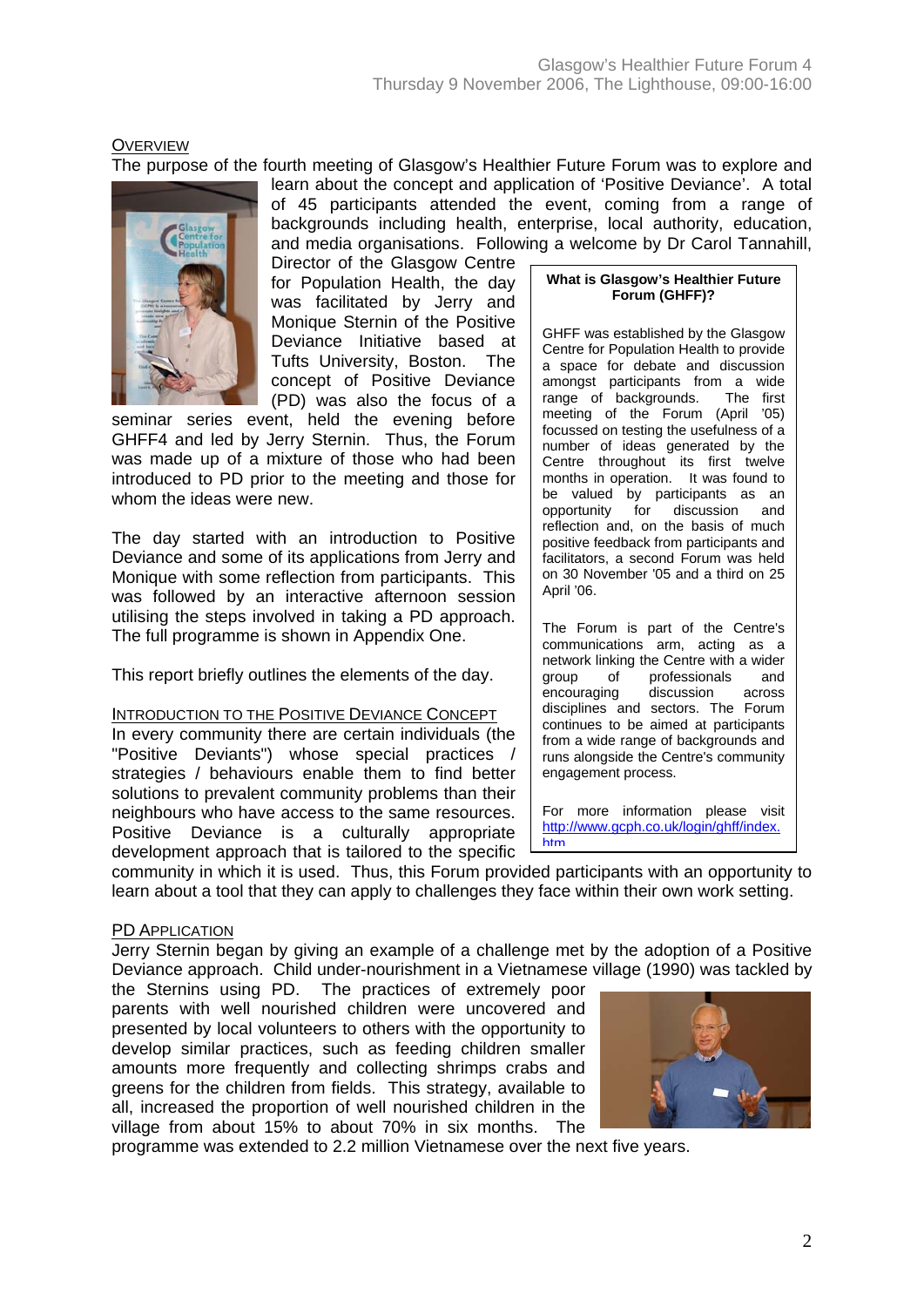Jerry argued that securing the engagement of those who could sabotage the activity is crucial to the successful application of PD. Further, the approach must be used to tackle a community-identified problem with a community-led solution.

Jerry went on to describe the four steps involved in a Positive Deviance approach as:

- Define the problem and what a successful outcome would look like.
- Determine whether anyone or any group already has the desired outcome or behaviour.
- Discover the "unusual" practices which enable these to find better solutions to the problem than others.
- Design and implement interventions through which to access and practice these behaviours.

Positive Deviance thus flows from the successful solutions to a problem – rather than a better problem analysis – and acknowledges that solutions already exist in communities.

For a fuller description of these ideas it is possible to listen to the lecture from the previous evening at <http://www.gcph.co.uk/seminar/series/seminar3.htm> where you can also read a summary or a transcript of the whole lecture and look at the slides Jerry used.

#### INITIAL REFLECTIONS OF PARTICIPANTS

Participants were asked to discuss whether the concept made sense to them at this point and think about some of the remaining unanswered questions about the PD approach. Participants talked of their tendency to begin by thinking of a list of problems but were encouraged by the PD approach with encourages reframing these issues to consider ways



of finding a solution. The challenge of getting a community involved initially was also discussed as a lack of a sense of community in particular geographical areas may act as a barrier to PD in this sense. There was also some discussion about the problem that arises when the solution suggested by the community does not match that put forward by the experts and how PD is useful in such a situation. The example of childhood obesity was focused on with PD being seen

as a useful tool to begin to look at what children and their families do well to prevent obesity rather than focussing on the negatives associated with obese children and their families. A range of questions were raised as to the situations in which PD would be applicable. For example, if the communities of interest were very deprived and therefore felt their resources were very different to other communities would PD be a workable approach? Jerry asked the participants to remain mindful of the questions they had raised which would be addressed in the afternoon session by working through a range of situations using PD.

The group then focused on the question of how you might work with a community that is disenfranchised and sees itself as having fewer resources than other areas. For example, in terms of smoking cessation, if life expectancy in a deprived community is 60 then giving up smoking is not a priority. Jerry talked about the need for PD to always be about working with the community. You have to begin with perceived indicators of success. Thinking about the example of homeless people, perceived indicators of success for this group might be: not being hungry; not being in pain; and being warm. Therefore, starting with 'them', these indicators are about success for the homeless people themselves, not those working with them. Whilst this group is 'different' from the general population, for PD purposes we focus only on the homeless population i.e. what are those homeless people who are able to keep warm doing differently from those that don't? It was also emphasised that these solutions should be available to everyone otherwise they were 'true but useless'.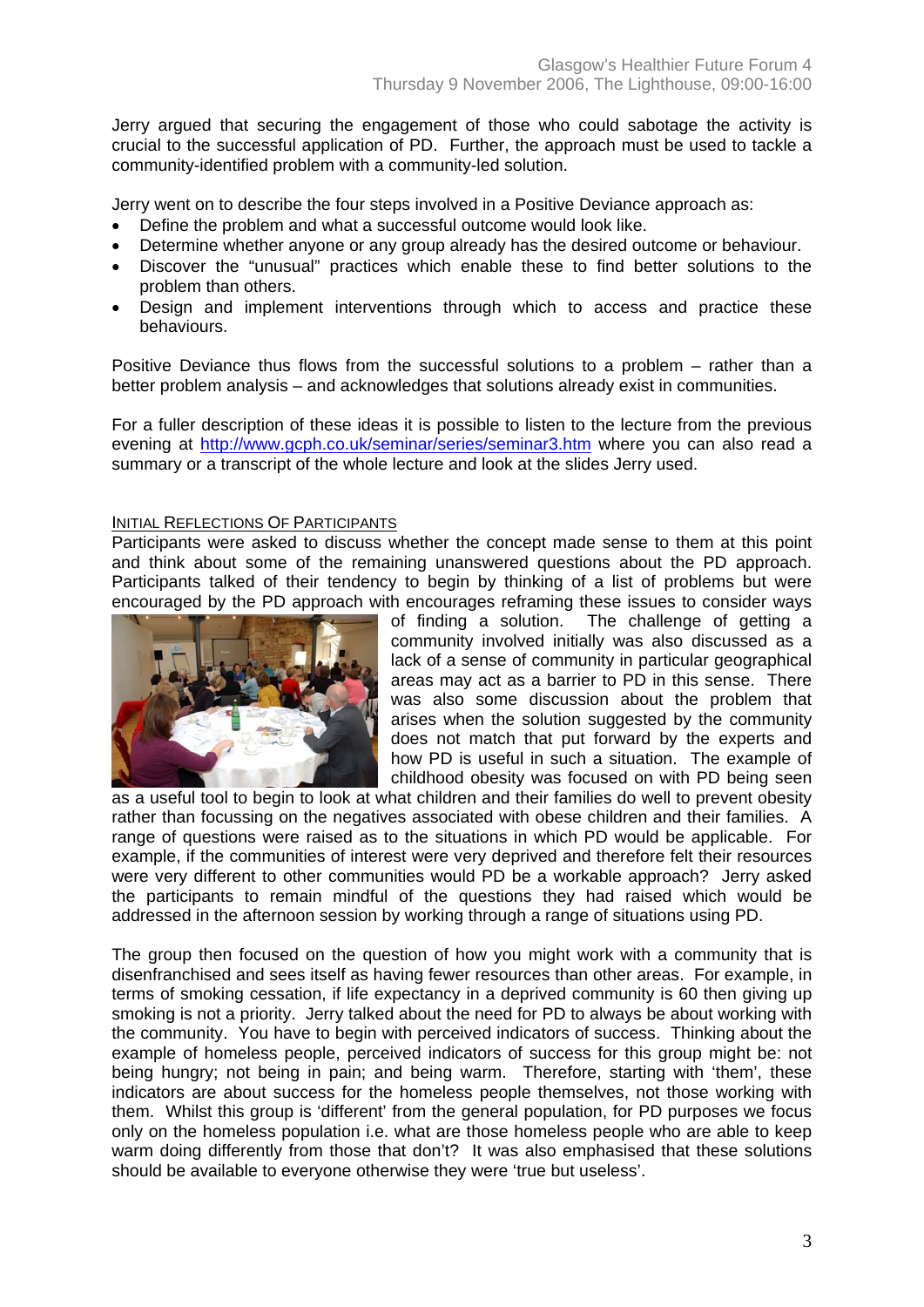Another question was then raised: how can PD help to engage those who have a particular issue and are not currently engaging? For example, there are a high number of tooth



extractions in children in an area of Glasgow and those with the problem are not attending the community dentist. Jerry suggested that firstly it is important to identify a few people in the community who are active and engaged and ask them what they think some of the issues might be. It may also be possible to ask them to help you facilitate an initial PD meeting and get some people along to the meeting. Thus, PD is about turning the issue back to the community and asking them.

Key points raised in this part of the day were:

- PD focuses on practice not knowledge: it is easier to act your way into a new way of thinking than to think your way into a new way of acting.
- PD enables us to act today.
- The reiteration of the four Ds of the PD design:
	- o Define the problem and the desired outcome.
	- o Determine if there are any individuals or entities in the community who already exhibit the desired behaviour. (NB If the answer is no, PD cannot be used.)
	- o Discover, through PD enquiry, uncommon behaviours or strategies enabling the positive deviants to outperform / find better solutions to the problem than others in the community.
	- o Develop and implement local initiatives and opportunities for others in the community to practice new behaviours and create new solutions.
- PD flows from the identification and analysis of successful solutions to solving the problem whereas the traditional approach flows from problem analysis towards the solution.

#### CASE STUDY GROUP WORK

Following a break for lunch, each table was asked to focus on a specific issue that someone

at the table was working on at that time. The participants at the table then looked at the problem from a PD perspective, identifying a possible PD solution. The question and PD finding proposed by each table are summarised below.

#### Table 1

Why do some people who have had kidney transplants

comply with medication and lifestyle change as they get older whilst others do not?

#### Possible explanations:

- Transition clinics are in existence in some areas but not in others.
- Highly motivated and helpful parents are influential in some cases.
- The degree of flexibility of appointment times may be a factor.
	- $\Rightarrow$  Discovered PD doctors who are proactive and supportive by telephoning patients to ask how they are and helping to co-create a medication and lifestyle plan rather than adopting a top-down approach.

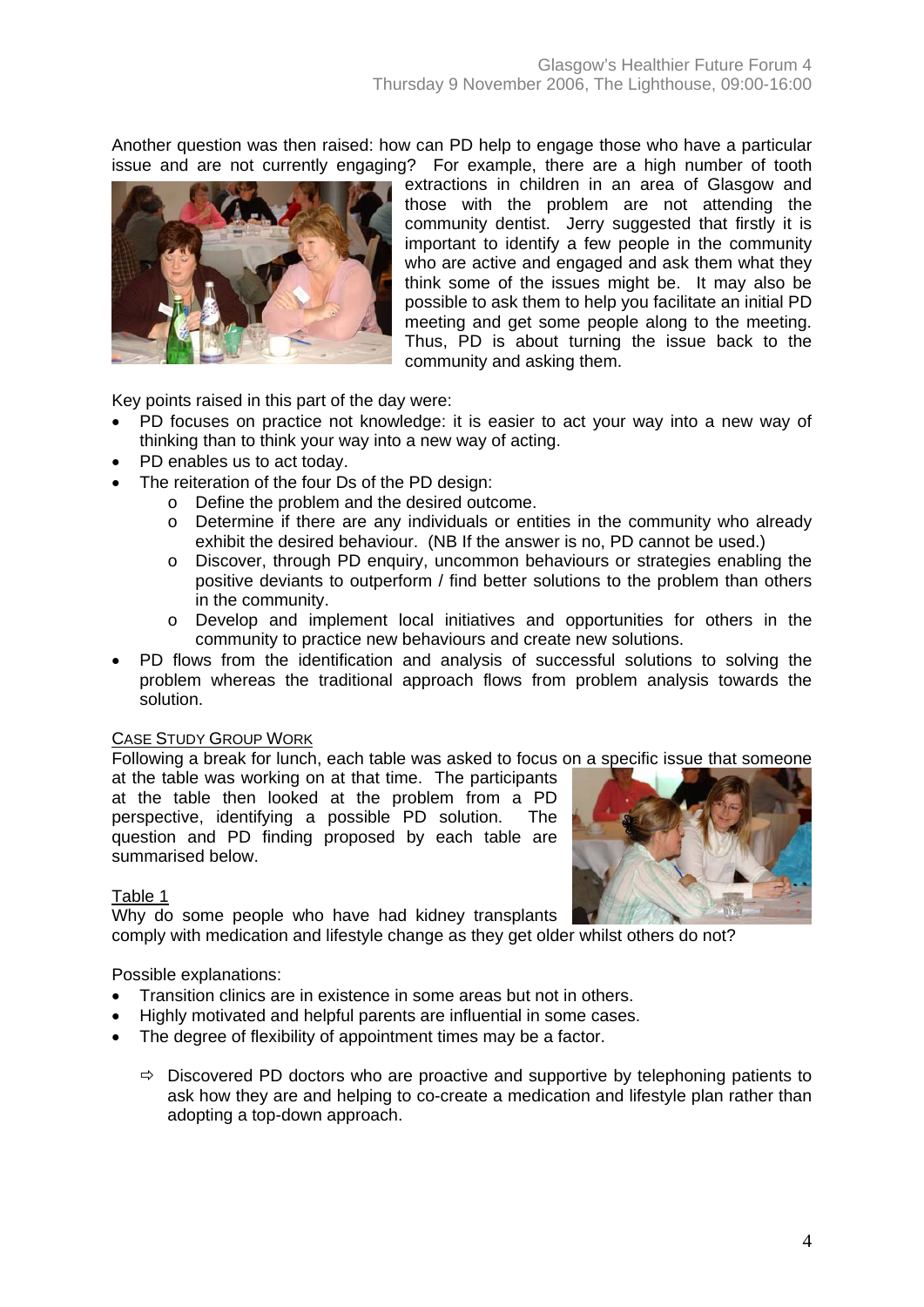#### Table 2

Why do some minority ethnic women who live in a particular area of Glasgow become obese whilst others do not?

Possible explanations:

- Some women opt for lower fat options when cooking.
- Women only, culturally appropriate swimming classes are available and used by some women.
- The local authority provides practical help via cooking classes and recipe cards which some women use.
- Walking clubs are available and utilised by some.
	- $\Rightarrow$  The PD women almost all use a local food co-op helping families to buy fruit and vegetables and therefore make healthier meals.

#### Table 3

Why do some healthy living services aimed at men achieve high participation levels whilst others do not?

- Some centres actively market their services.
- Some run schemes encouraging men to bring along their friends to classes.

 $\Rightarrow$  The PD services had 'men only' classes and men working the reception areas.



#### Table 4

Why do some primary schools have 50% attendance whilst others have much higher levels?

- Some families had an established routine that involved getting out of the house at a set time.
- Older siblings may be involved in helping younger ones to get ready for school.
- $\Rightarrow$  The PD schools have a 'walking bus' in the area a supervised group who walk to school together.

#### Table 5

Why do some families have obese children whilst others do not?

Possible explanations:

- Some parents ensure their children have healthy snacks at school, rather than money for the tuck shop.
- Children may go to swimming classes.
- Some children eat breakfast every day.
- They may walk to school rather than be driven or take public transport.
- Some families ensure dinner is eaten at the table every evening.
	- $\Rightarrow$  PD families do not serve separate 'kids' food but instead provide a meal for all of the family simultaneously.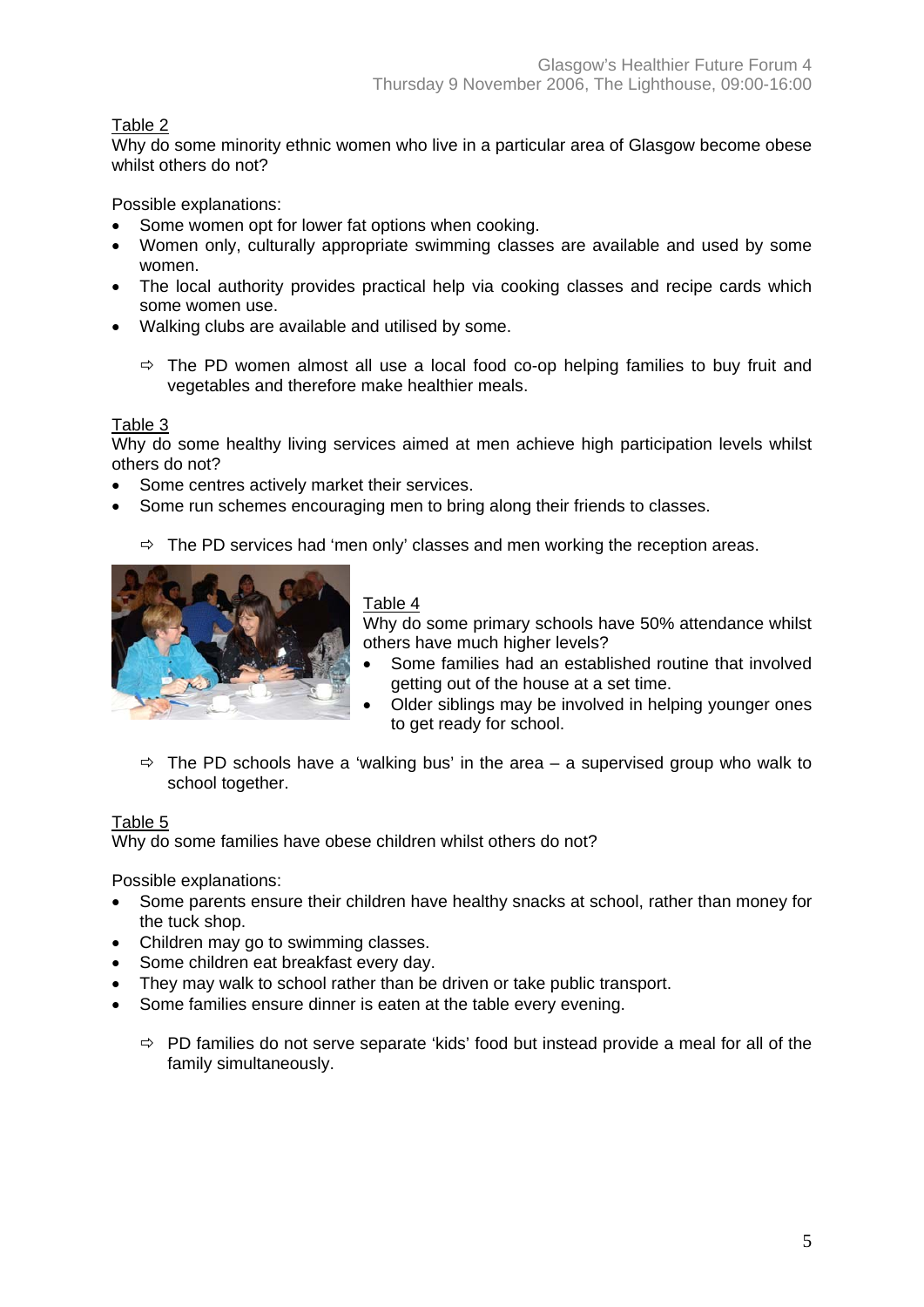#### SELF REFLECTION

Jerry invited participants to take a few moments to reflect on the day before opening the floor



for any comments. One participant expressed their realisation of the importance of co-creation and ownership and vowed to attempt to involve communities from the outset of any new work. There was support for the need to try, at times, to be a 'non-expert' and another participant said that instead of identifying a problem within a community they would work to identify a solution with a community. Finally, the Forum was valued as a networking opportunity with participants finding connections between their work and that of others whom they may not usually meet in their day to day activity.

#### **EVALUATION**

An evaluation form was given to each participant and they were asked to complete this at the end of the Forum. Sixteen forms were received in total and all comments, without exception, were positive and supported the use of PD in the workplace.

It is worth noting that whilst the number of participants reduced during the course afternoon, those who stayed valued the approach greatly and a number of these people have been in touch to discuss ways of using the approach in their work.

Comments included:

*"It is fantastic to immerse myself in new ideas away from my office and have time to reflect on how I can apply them."* 

*"Very informative and am anxious to learn more. Very useful resource."* 

*"Very positive and thought provoking – theory and practice which is useable."* 

*"I can see real potential in using the workplace as a community in applying the PD tool on a number of issues."* 

*"Extremely useful and thought provoking day. Really enjoyed putting the tool into practice during the scenario session."* 

*"Day and time well spent."* 

*"Excellent provocative discussion with space to help me think differently."* 

#### **ACKNOWLEDGEMENTS**

Carol Tannahill, Director of the Centre for Population Health concluded the session by thanking Jerry and Monique Sternin for their valuable input and also John Boswell who introduced Jerry and Monique's work to the Centre for Population Health.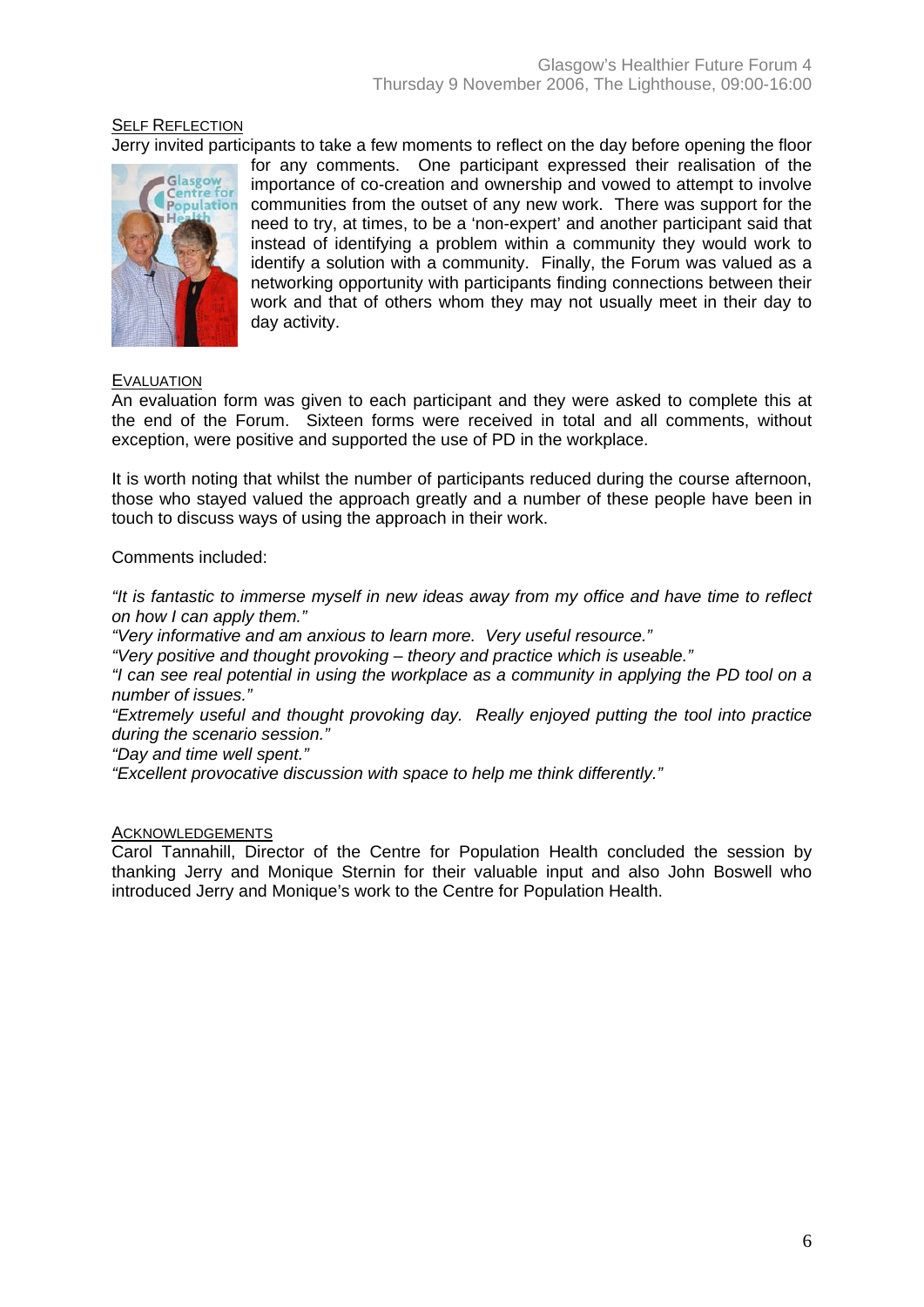

Appendix One: Programme



**09:00 – 16:00 9 November 2006 Gallery 5, The Lighthouse, 11 Mitchell Lane, Glasgow G1 3NU** 

### **PROGRAMME**

| 09:00                                            | Registration and coffee                                                                                |                                                                              |
|--------------------------------------------------|--------------------------------------------------------------------------------------------------------|------------------------------------------------------------------------------|
| 09:30                                            | Welcome and<br>introduction                                                                            | Dr Carol Tannahill, Director, Glasgow Centre for<br><b>Population Health</b> |
| Morning session - led by Jerry & Monique Sternin |                                                                                                        |                                                                              |
| 09:35                                            | Introduction of participants                                                                           |                                                                              |
|                                                  | Introduction to the Positive Deviance (PD) concept: stories of PD application<br>from around the world |                                                                              |
|                                                  | Reflections and sense-making by participants                                                           |                                                                              |
| 11:00                                            | Coffee break                                                                                           |                                                                              |
| 11:30                                            | PD: conceptual underpinning and design steps                                                           |                                                                              |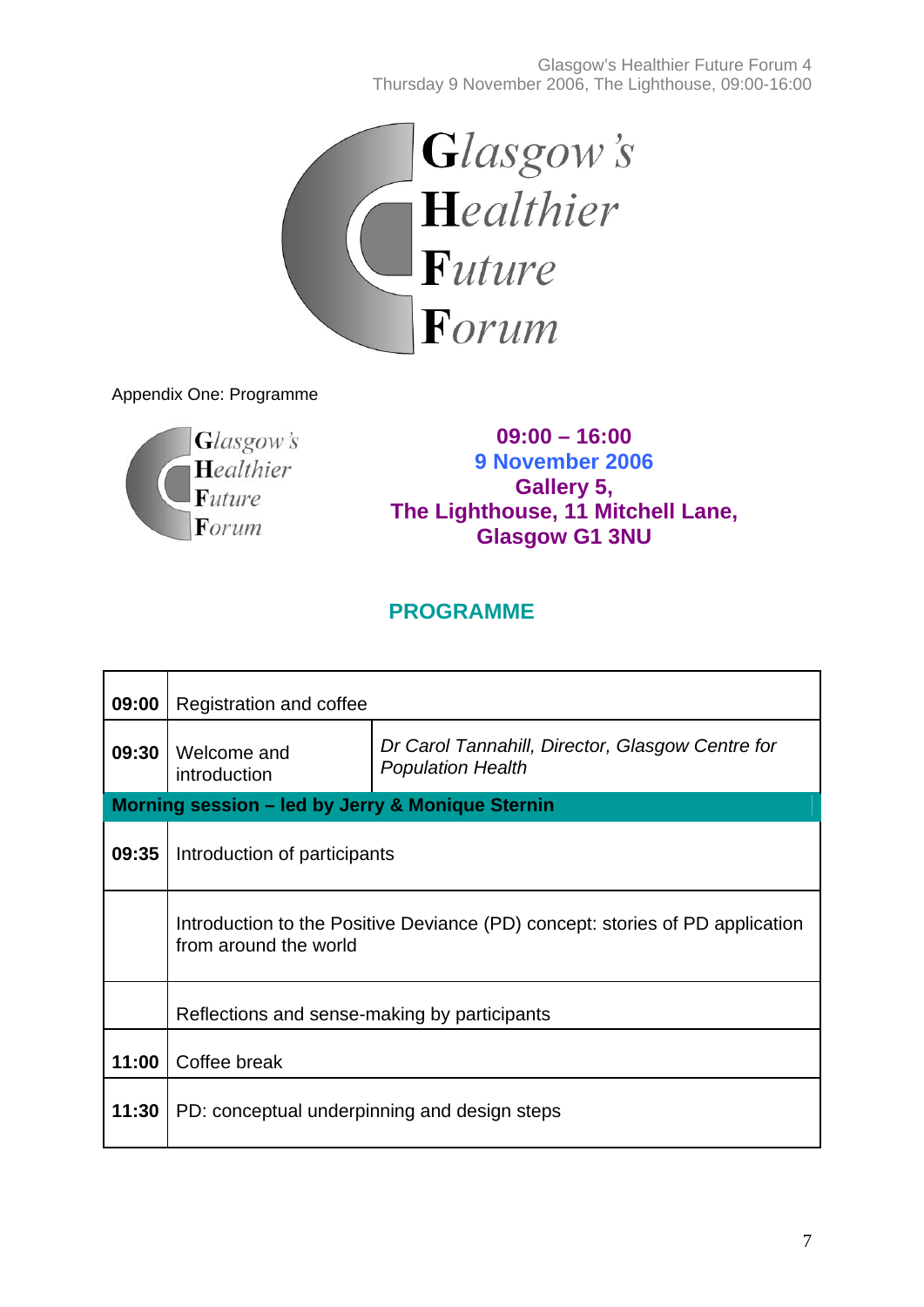**13:00**  Lunch



| Afternoon session - led by Jerry & Monique Sternin |                                                                                                        |  |
|----------------------------------------------------|--------------------------------------------------------------------------------------------------------|--|
| 13:45                                              | Case study group work: utilising PD steps to address problems requiring<br>social / behavioural change |  |
|                                                    | Feedback on group work                                                                                 |  |
| 15:00                                              | Coffee break                                                                                           |  |
|                                                    | Discussion of relevance of PD to participants work                                                     |  |
|                                                    | Next steps                                                                                             |  |
| 16:00                                              | Close                                                                                                  |  |
|                                                    |                                                                                                        |  |